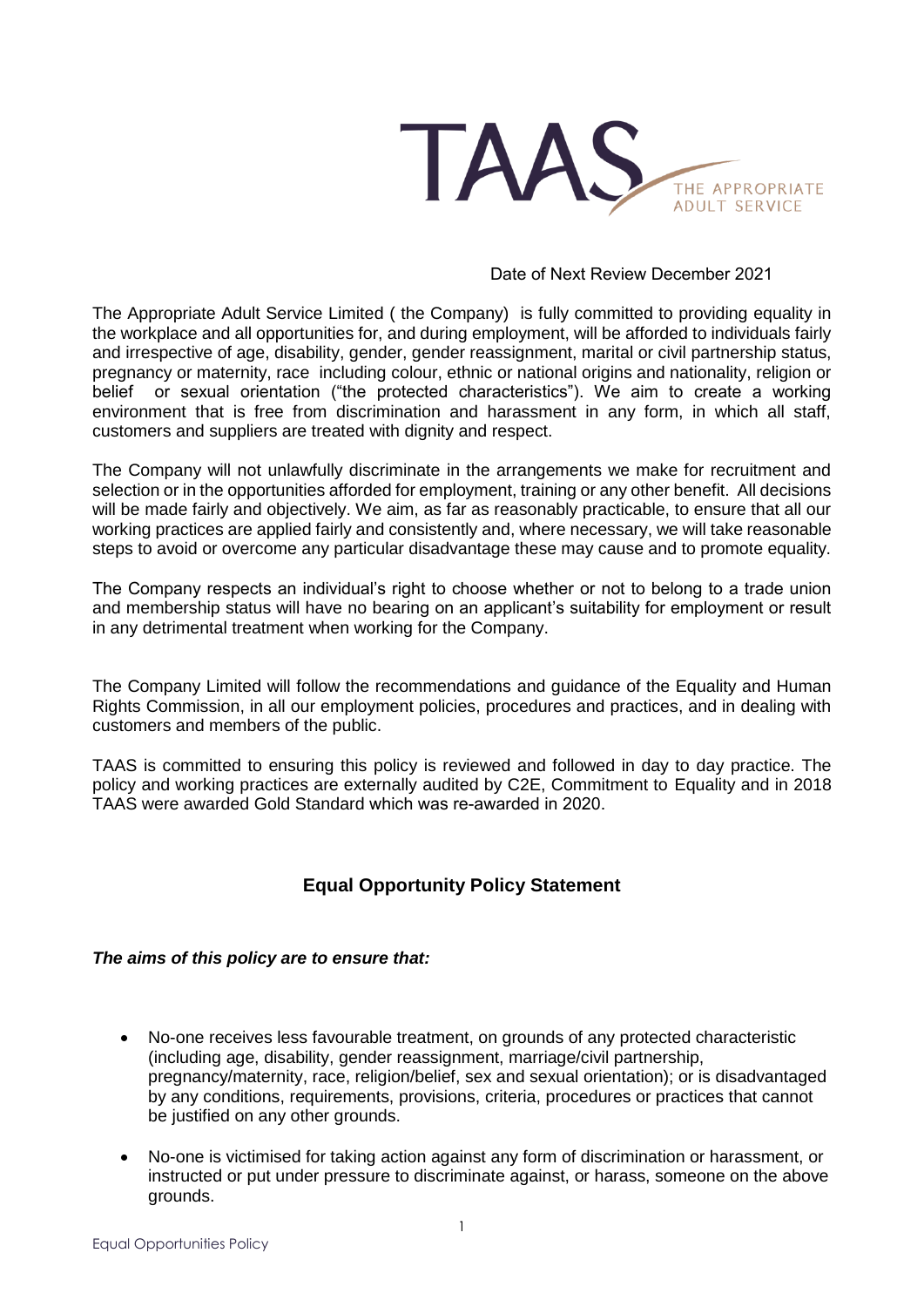

- The organisation is free of unwanted conduct that violates the dignity of workers or creates an intimidating, hostile, degrading, offensive, or humiliating environment.
- Opportunities for employment, training and promotion are equally open to male and female candidates, candidates from all racial groups, candidates with or without disabilities, and candidates of any age, and of any sexual orientation, religion or belief.
- Selection for employment, promotion, transfer, training, and access to benefits, facilities and services, will be fair and equitable, and based solely on merit.

This policy applies to all aspects of employment, from recruitment to dismissal and former workers' rights.

## *We will take the following steps to put the policy into practice and make sure that it is achieving its aims:*

1. The policy will be a priority for the organisation.

2. Alexandra Hawkins Director will be responsible for the day to day operation of the policy.

3. The policy will be communicated to all workers and job applicants, and will be placed on the company's website.

4. Workers and their representatives and trade unions will be consulted regularly about the policy, and about related action plans and strategies.

5. All workers will be trained on the policy, on their rights and responsibilities under the policy, and on how the policy will affect the way they carry out their duties. No-one will be in any doubt about what constitutes acceptable and unacceptable conduct in the organisation. Unacceptable conduct includes discrimination and harassment at work-related social functions.

6. Managers and workers in key decision-making areas will be trained on the discriminatory effects that provisions, practices, requirements, conditions, and criteria can have on some groups, and the importance of being able to justify decisions to apply them.

7. Complaints about discrimination or harassment in the course of employment will be regarded seriously, and may result in disciplinary sanctions, and even dismissal. The grievance procedure will be published in a form that is easily accessible.

8. Opportunities for employment, promotion, transfer and training will be advertised widely, internally and externally, and all applicants will be welcomed, irrespective of race, colour, nationality, ethnic or national origins, gender, sexual orientation, disability, age, religion or belief.

9. All workers will be encouraged to develop their skills and qualifications, and to take advantage of promotion and development opportunities in the organisation. All employees carrying out work of 'equal value' will receive equal pay, regardless of their sex, race or any other protected characteristic, and equal pay audits will be carried out as necessary.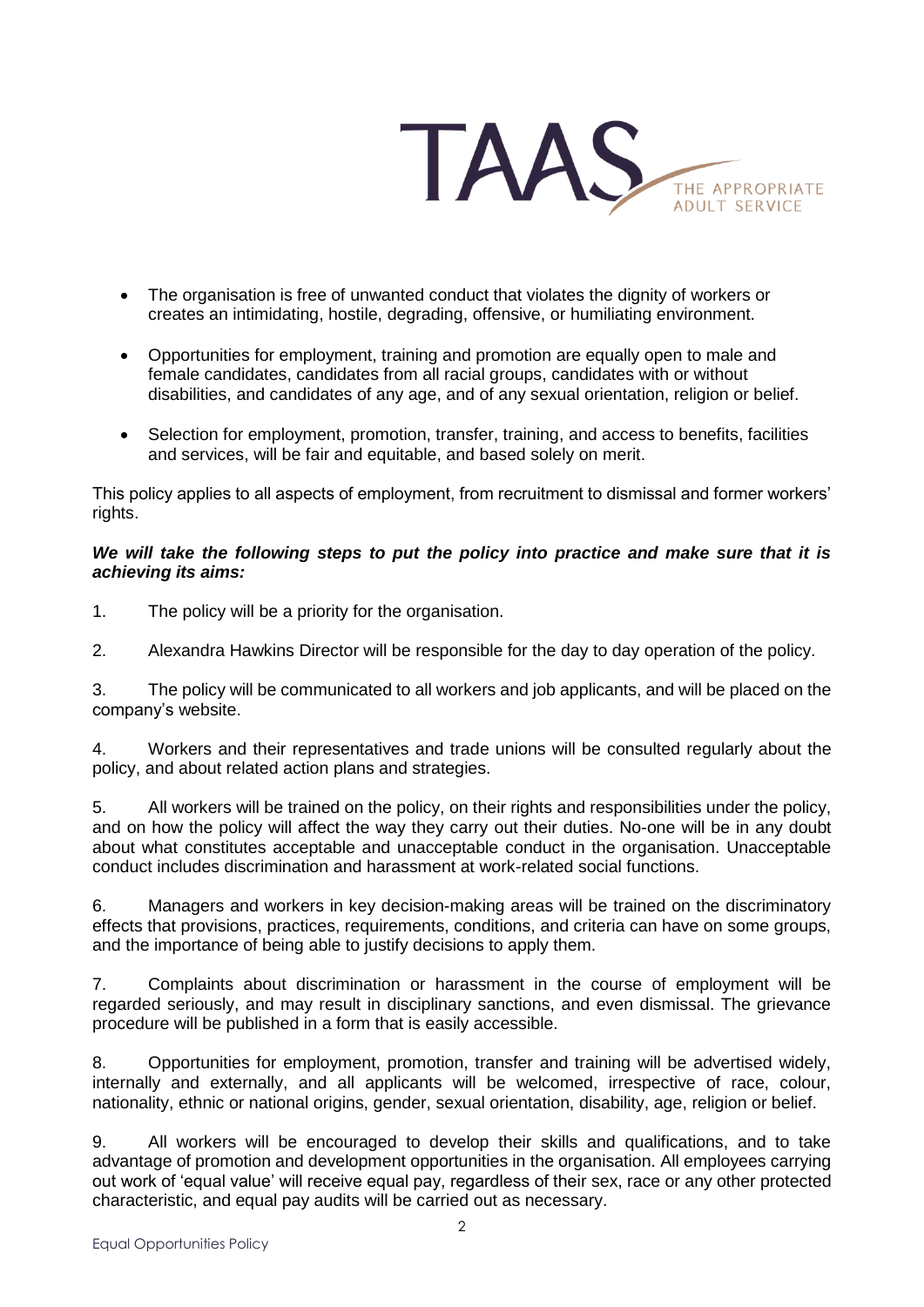

10. Selection criteria will be entirely related to the job or training opportunity.

11. We will make reasonable changes to overcome physical and non-physical barriers that make it difficult for disabled employees to carry out their work, and for disabled customers to access our services.

12. We will take a flexible approach to working arrangements. We will consider requests for changes carefully and objectively, and will accommodate them unless it would cause significant difficulties to the business or employees.

13. Information on the ethnic and racial background, gender, disability, and age of each worker and applicant for employment will be collected and analysed, to monitor each stage of the

recruitment process. The information will be held in strictest confidence and will only be used to promote equality of opportunity. Information about the religion/belief and sexual orientation of employees may also be monitored. Monitoring may include promotion and training if necessary.

14. If the data shows that people from particular groups are under-represented in particular areas of work, lawful positive action training and encouragement will be considered for workers and others from that group, to improve their chances of applying successfully for vacancies in these areas.

15. Grievances, disciplinary action, performance assessment, and terminations of employment, for whatever reason, may also be monitored by gender, racial group, age, disability, religion/belief and sexual orientation if necessary.

16. Requirements, conditions, provisions, criteria, and practices will be reviewed regularly, in the light of the monitoring results, and revised if they are found to, or might, unlawfully discriminate on any of the above grounds. We will also regularly review advertising, recruitment and application materials and processes, and this policy.

17. All contracts between The Appropriate Adult Service Limited and contractors to supply goods, materials or services will include a clause prohibiting unlawful discrimination or harassment by contractors and their staff, and by any sub-contractors and their staff. The clause will also encourage contractors and potential contractors to provide equality of opportunity in their employment practices.

18. The effectiveness of the policy will be monitored regularly. A report on progress will be produced each year, and published via the intranet, the website, the staff newsletter, notice boards, and the annual report.

19. Customers and clients will be made aware of the policy, and of their right to fair and equal treatment, irrespective of race, colour, nationality, national or ethnic origins, sexual orientation, gender, religion/belief, disability or age.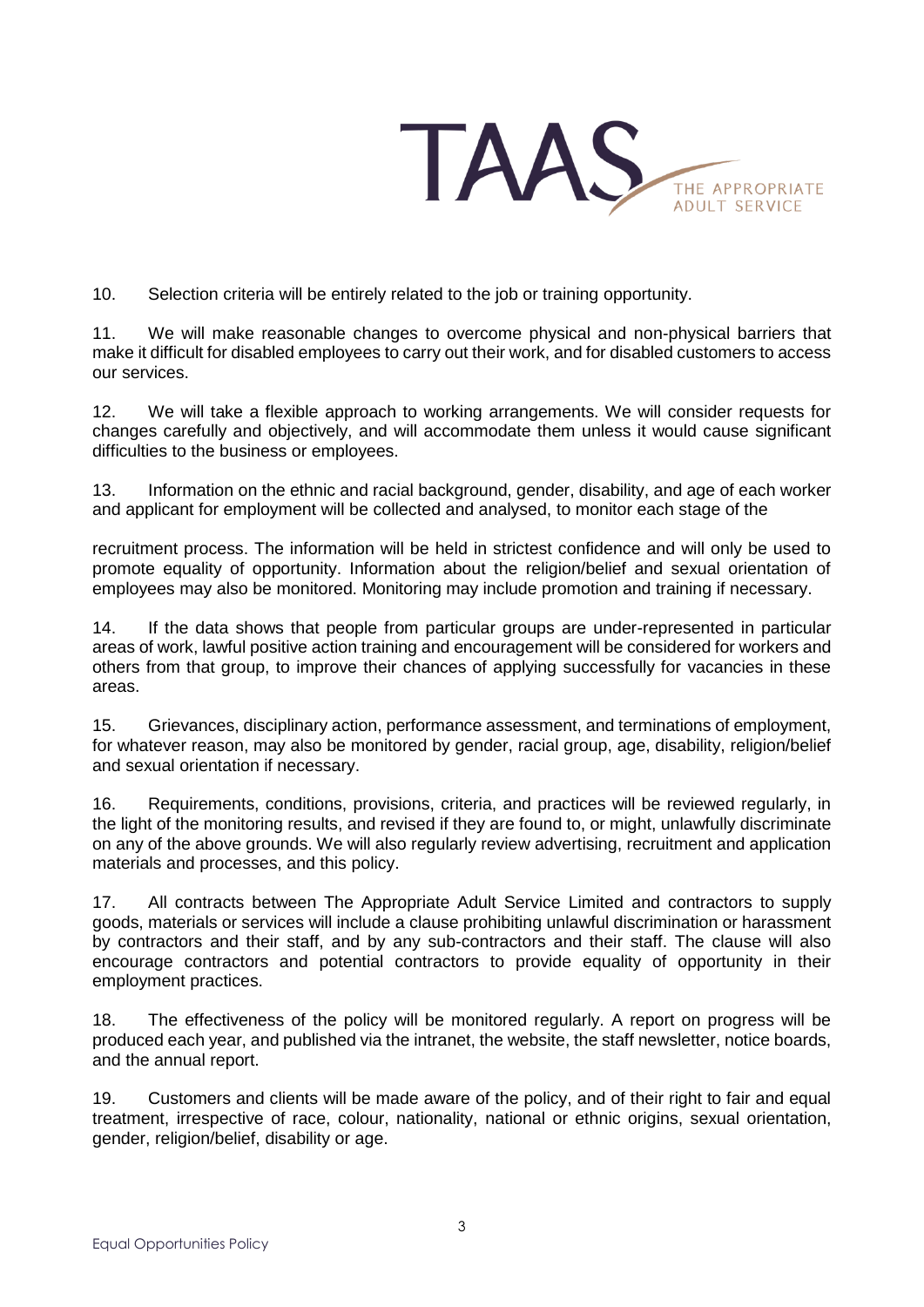

20. Fair and equal treatment will be given to customers and members of the public by all staff. The business will investigate any complaints from staff that they are being harassed by a customer for reasons linked to protected characteristics, and take suitable action to prevent further incidents.

21. The business will take all necessary steps to ensure that employees are legally entitled to work in the UK, making sure that employees from outside the EU have permission to work here by checking the validity of documents and keeping copies of them for two years after the employment has come to an end.

22. The company will draw up an Action Plan detailing how this policy will be implemented in practice.

Overall responsibility for the effectiveness of the policy lies with Alexandra Hawkins. For more information, please contact [alex@theappropriateadultservice.org.uk](mailto:alex@theappropriateadultservice.org.uk)

**Signed** 

Position: Director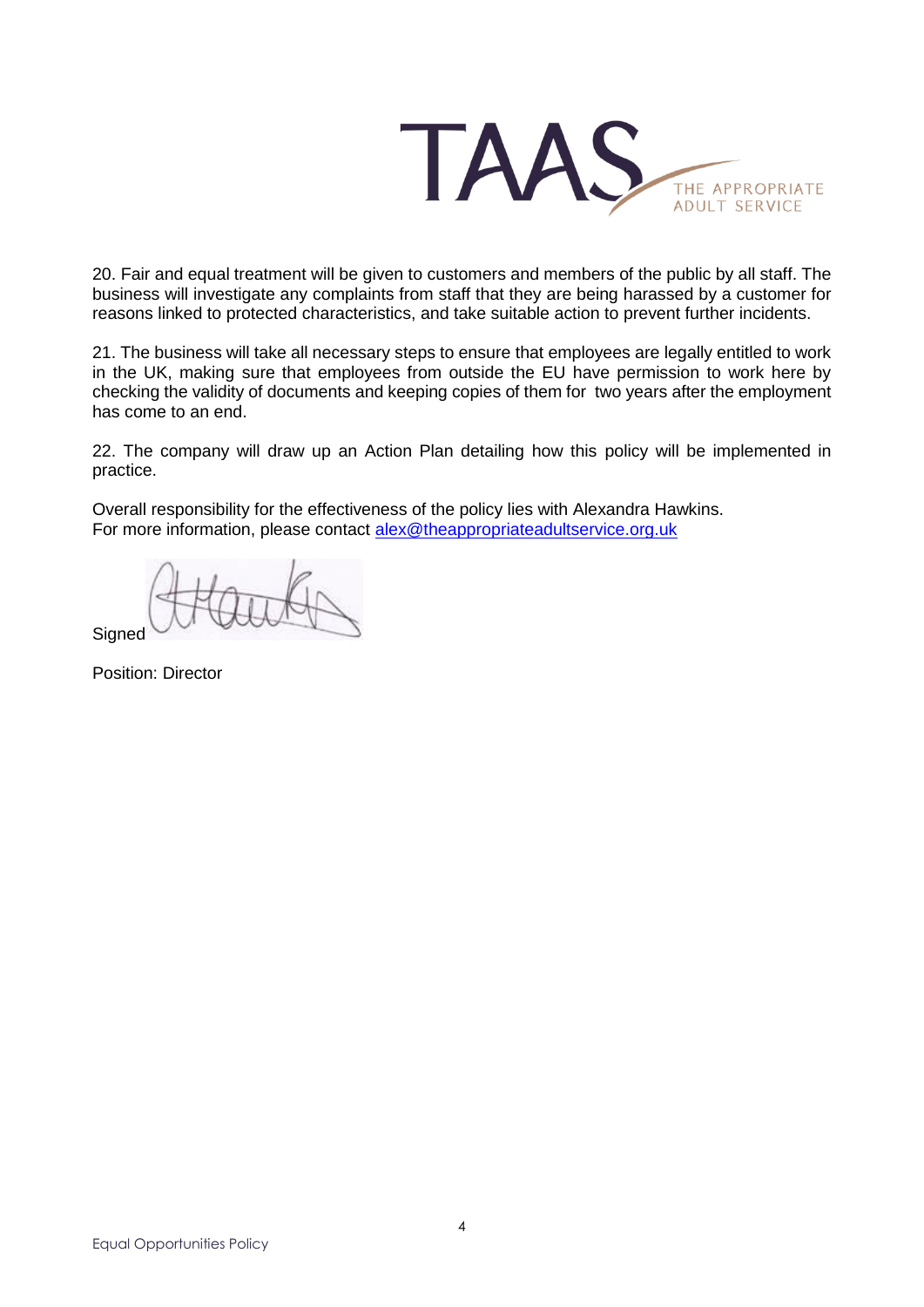

# **Equal Opportunities Policy**

#### **Purpose and scope**

The purpose of this Equal Opportunities Policy is to communicate our commitment to equality of opportunity in employment, with the aims of ensuring that all employees and job applicants are treated fairly and equally, and supporting the Company's objective of providing a working environment that is free from all forms of discrimination.

The policy applies to all staff within the Company, including employees and other workers, such as agency workers, temporary workers and contractors. All staff are expected to put this policy into practice.

A copy of this policy will be distributed to all employees and can also be found in the employee handbook and will be made available to other workers on their engagement. Job seekers and applicants can access the policy via the Company's website and will be sent a copy of the policy on request. In addition, all staff will receive briefing on this policy and the induction process for new staff includes a briefing on this policy.

Any questions about the policy should be directed to **t**he HR Manager.

This policy does not form part of employees' contracts of employment and the Company may amend it at any time.

The policy is regularly reviewed at least annually and may be amended at any time.

## **Specific Responsibilities**

The Company has overall responsibility for the effective operation of this policy and for ensuring compliance with the Equality Act 2010 and associated legislation and for observing relevant Codes of Practice.

The HR Department is responsible for monitoring and reviewing the policy and for ensuring that all employment-related policies, procedures and practices adhere to this policy.

All staff have a responsibility not to discriminate or harass other staff /clients/customers and suppliers and to report any such behaviour of which they become aware to their Manager/Supervisor **or** the HR Manager.

Managers/supervisors are responsible for implementing the Equal Opportunities Policy and must apply the policy as part of their day-to-day management of the Company. All Managers/supervisors will receive specific training in this policy.

#### **Forms of discrimination**

The following are forms of discrimination that this policy aims to avoid: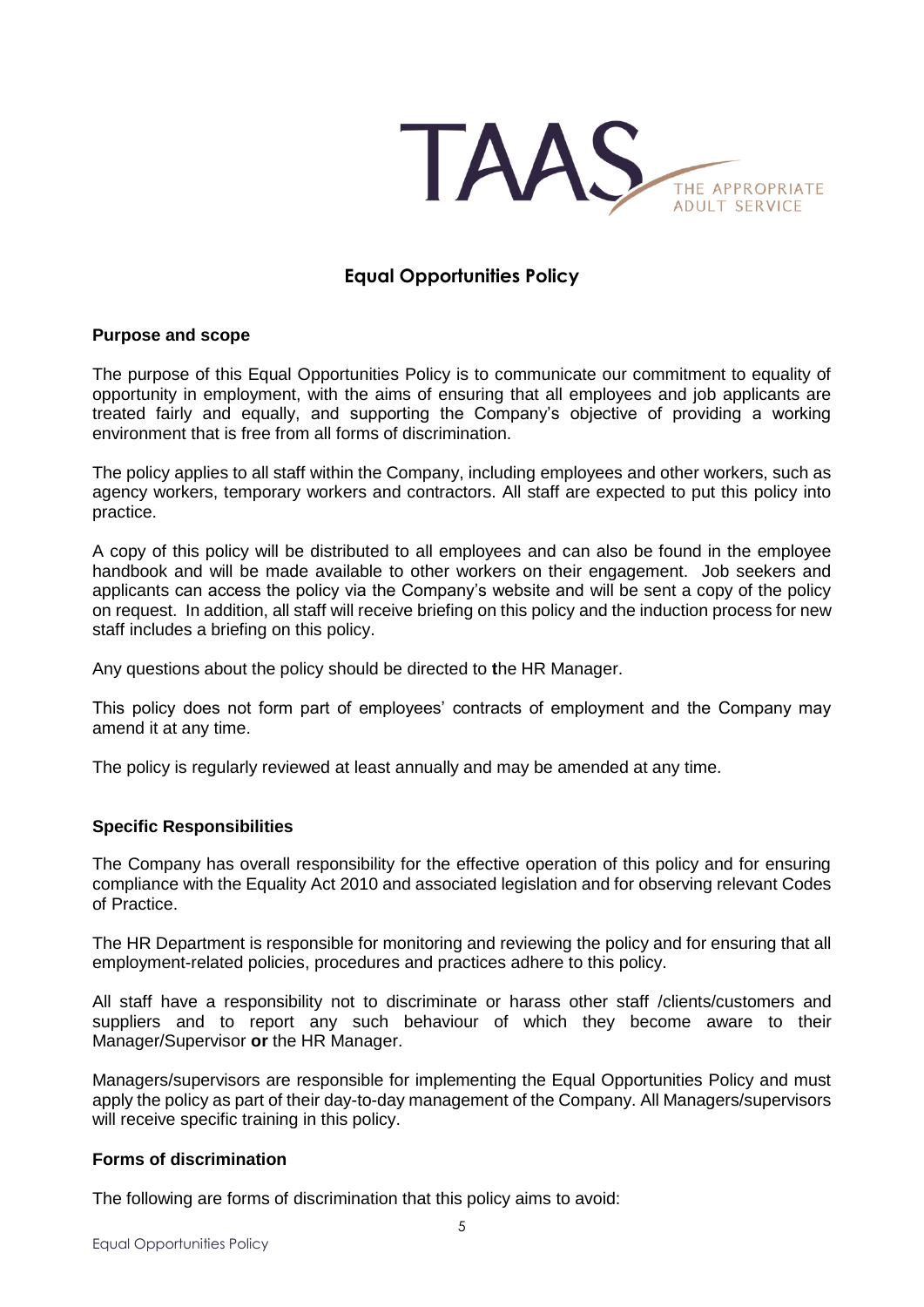

*Direct Discrimination* occurs when a person is treated less favourably because of a protected characteristic that they either have or are thought to have. Direct discrimination can also occur by way of association, which is when a person is treated less favourably because, for example, their spouse or partner or other relative has the protected characteristic.

*Indirect Discrimination* occurs when a provision, criterion or practice is applied equally to everyone, but has a disproportionately adverse effect on people who share a particular protected characteristic. A person with the protected characteristic who is disadvantaged in that way has the right to complain.

To be justified the provision, criterion, or practice must be necessary for legitimate business reasons in circumstances where less discriminatory alternatives are not reasonably available.

*Victimisation* occurs where someone is treated unfavourably because he/she has raised a complaint under this policy or taken legal action, in relation to any alleged act of unlawful discrimination, against the Company or because he/she has supported someone else in doing this.

*Harassment* is unwanted conduct that violates an individual's dignity or creates an intimidating, hostile, degrading, humiliating or offensive environment. Harassment can take many different forms and may involve inappropriate actions, behaviour, comments, emails or physical contact that causes offence or are objectionable.

Harassment may involve a single incident or persistent behaviour that extends over a period of time and can occur even if someone did not mean to cause offence. It also means that a person can be subjected to harassment by behaviour that is not aimed at them directly but which they nonetheless find unpleasant.

Harassment is always unacceptable and where it relates to a protected characteristic it will amount to an unlawful act of discrimination.

*Discrimination arising from Disability* - In addition to the above, it is unlawful to treat a person unfavourably because of something that is the result, effect or outcome of their disability, unless the treatment is necessary and can be objectively justified. Furthermore, employers have a duty to make reasonable adjustments to ensure that disabled applicants, employees or other workers are not substantially disadvantaged.

#### **Creating equal opportunities in the workplace**

There are a number of ways in which the Company aims to ensure equal opportunities in the workplace, including:

#### **Recruitment and selection**

Recruitment and selection procedures will be free from bias or discrimination. Recruitment procedures will be conducted objectively and will be based upon specific and reasonable jobrelated criteria. Decisions regarding an individual's suitability for a particular role will be based on aptitude and ability.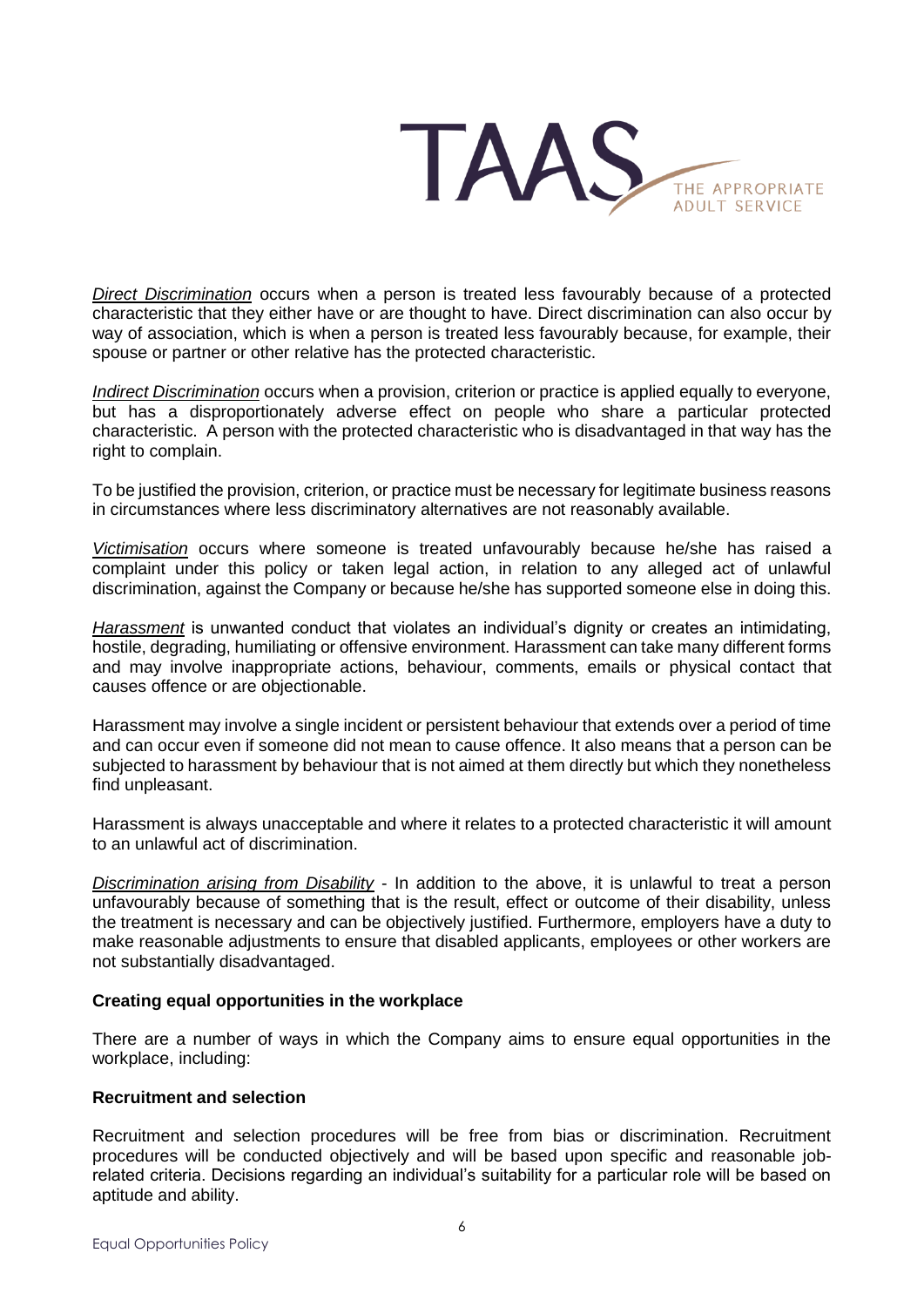

We will consider making appropriate reasonable adjustments to the recruitment process to ensure that disabled applicants are not substantially disadvantaged.

Wherever possible, vacancies will be advertised as being suitable for flexible working, to encourage applications from individuals seeking work on a part time or job share basis**;**

The Company will consider taking appropriate positive action to enable or encourage applications from persons with a protected characteristic that is under represented in the organisation.

### **Career development and training**

All staff will be given an appropriate induction to enable them to fulfil the responsibilities of their role.

All employees will be encouraged to develop their full potential and we will not unreasonably deny an employee access to training or other career development opportunities. These will be identified as part of an ongoing performance management process and will be determined objectively, taking into account the needs of the business and available resources.

Selection for promotion will be based on objective criteria and decisions will be made on the basis of merit.

## **Terms and conditions**

Our terms and conditions of service will be applied fairly and benefits and facilities will be made available to all staff who should have access to them, as appropriate.

The Company operates a pay and benefits system that is transparent, based on objective criteria and free from bias to ensure that all employees are rewarded fairly for their contribution and loyalty**.**

Terms and conditions of employment for part-time employees will be provided on a pro-rata basis to full-time employees**.** Similarly the terms and conditions for fixed term employees will be comparable with those given to permanent employees; except when different treatment can be objectively justified.

#### **Employment policies and practices**

The Company aims to ensure that employment policies and practices, including any rules or requirements, do not directly or indirectly discriminate and are applied in a non-discriminatory manner. In particular we will ensure that all disciplinary decisions are fair and consistent and that selection for redundancy is based on objective criteria.

The Company will consider making appropriate reasonable adjustments to the working environment or any work arrangements that would alleviate any substantial disadvantage these cause disabled staff.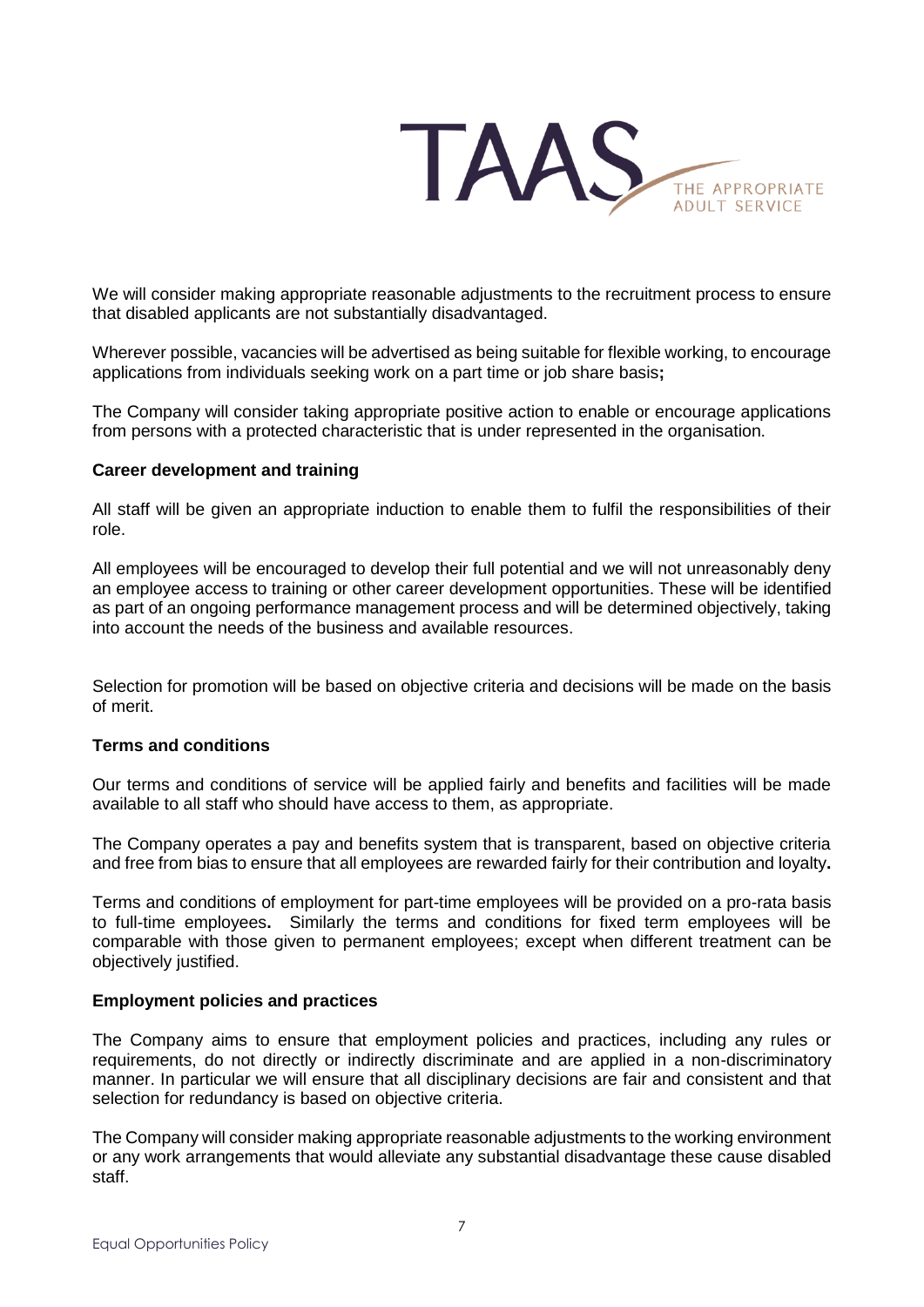

We will aim as far as reasonably practicable to accommodate the requirements of different religions and cultures and will consider requests from employees to vary or change their working hours to enable them to care for a dependant in accordance with the Company's Flexible Working Policy.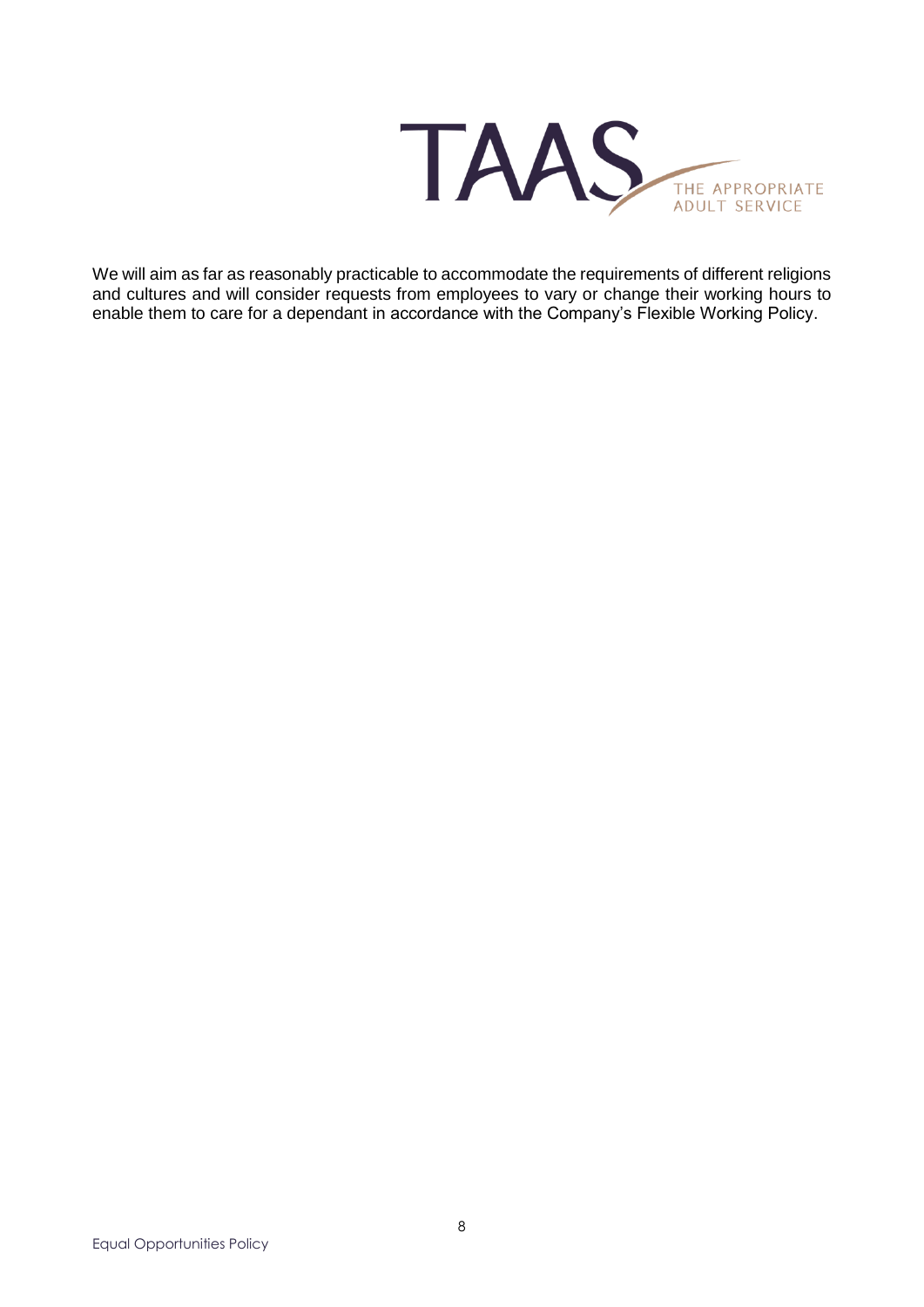

#### **Working environment**

All individuals have a right to be treated with dignity and respect and the Company takes reasonable steps to protect staff from discrimination, bullying or harassment and, in the event of a complaint, we will take appropriate action to prevent, as far as possible, a further occurrence.

All staff are encouraged to report any incidents of inappropriate or unacceptable behaviour at work or that occurs during the course of employment, on or off premises, including at work social events (whether organised by the Company or not) or at formal or informal events involving staff, customers or other work-related contacts.

The Company has a separate Harassment Policy and procedure for dealing with complaints of harassment.

#### **Equal Opportunities Monitoring**

The Company will monitor the effectiveness of this policy to ensure it is achieving its objectives.

As part of this process we monitor:

- the composition of job applicants and decisions in recruitment
- the composition of our workforce
- access to training, promotion and other opportunities and benefits
- the impact of our employment policies, including use of the disciplinary and grievance procedure
- dismissals and other terminations

Information collected for monitoring purposes will be treated as confidential and will not be used for any other purpose.

#### **Raising a complaint of discrimination**

If you believe you have been discriminated against, you should raise the matter in accordance with the Company's Grievance Procedure. A copy of the Grievance Procedure can be found in the staff handbook**.** If you believe that you may have been subject to harassment you are encouraged to raise the matter under the Company's Harassment Policy.

Any employee who is found to have committed an act of discrimination, or breached this policy in any other way, will be subject to action under the Disciplinary Procedure, up to and including dismissal. Non–employees will be subject to appropriate formal action that may, depending on the circumstances, involve terminating any contract or agreement.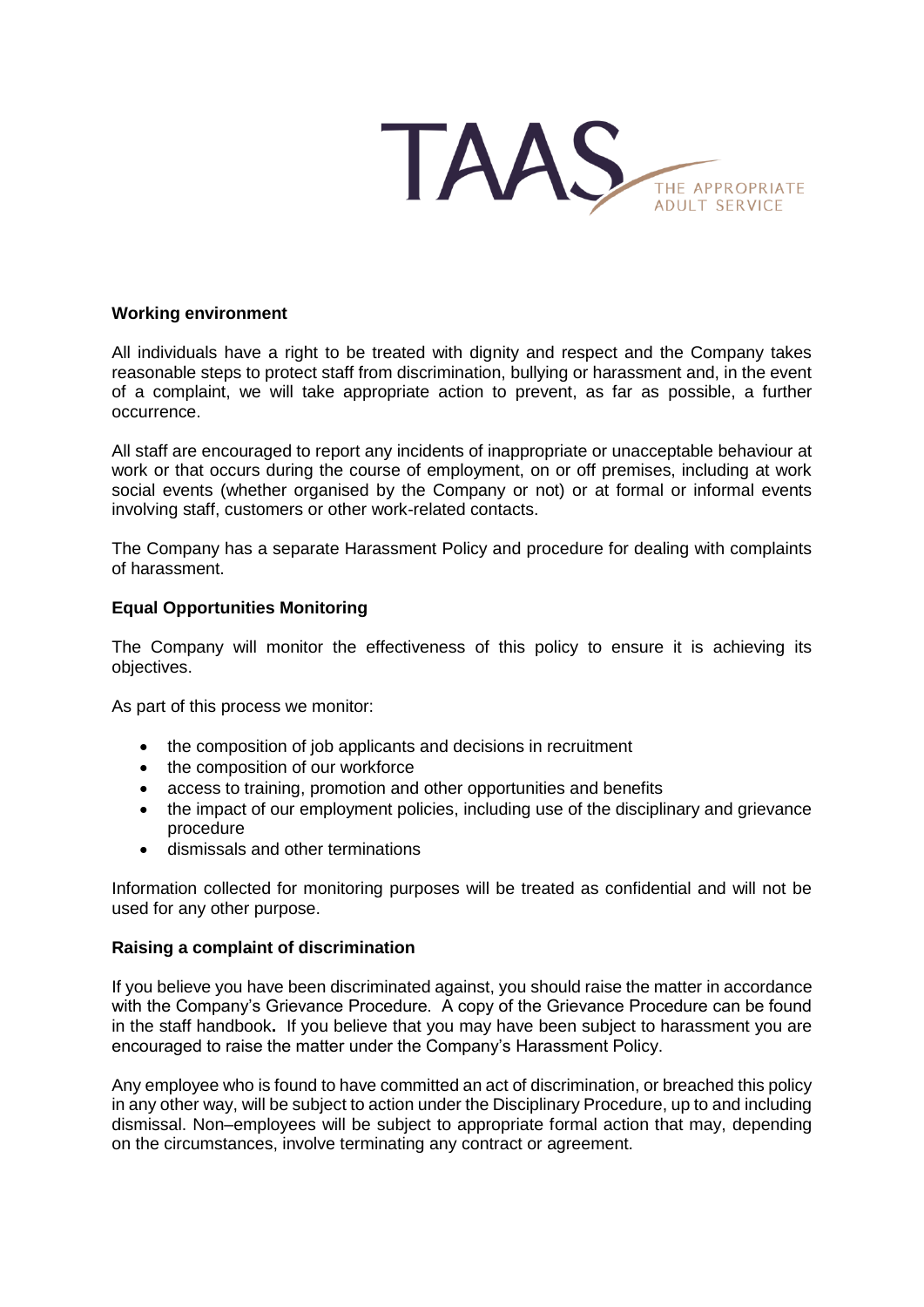TAAS THE APPROPRIATE<br>ADULT SERVICE

The Company will also take seriously any malicious or, in its opinion, unwarranted allegations of discrimination and will take appropriate action, disciplinary or otherwise, where necessary.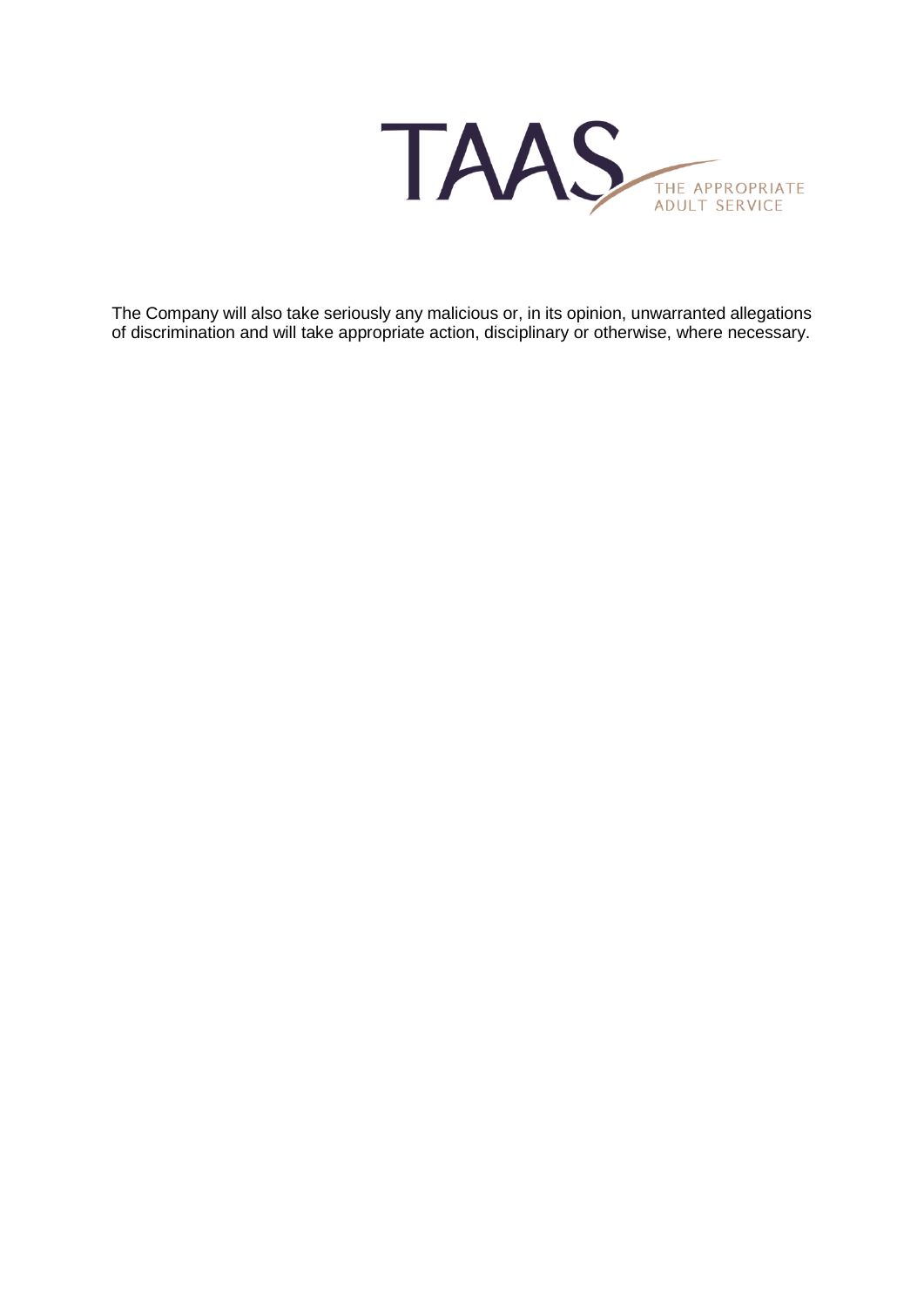

# **Charter for Fairness and Equality**

- We recognise, respect and value diverse community and are committed to making them a fairer place.
- We shall promote good relationships between people of different backgrounds and life styles.
- We are committed to creating an organisation where children and adults are empowered to take responsibility and make a positive contribution.
- We are committed to identifying, understanding and responding to the different needs and experiences of the communities in which we work in order to narrow the gap in outcomes on the things that matter.
- We shall work in a way that takes into account the fact that people may have multiple identities and complex needs which may compound the inequalities which they face.
- We shall work in a partnership to pool information and resources to ensure that there is equality of opportunity and access to services.
- We are committed to tackling discrimination and inequality in all the service areas for which we provide, including in our roles as employers.
- We are committed to targeting our efforts to secure fairness and equitable outcomes in all areas of our work.

Name: Alex Hawkins

Signature: